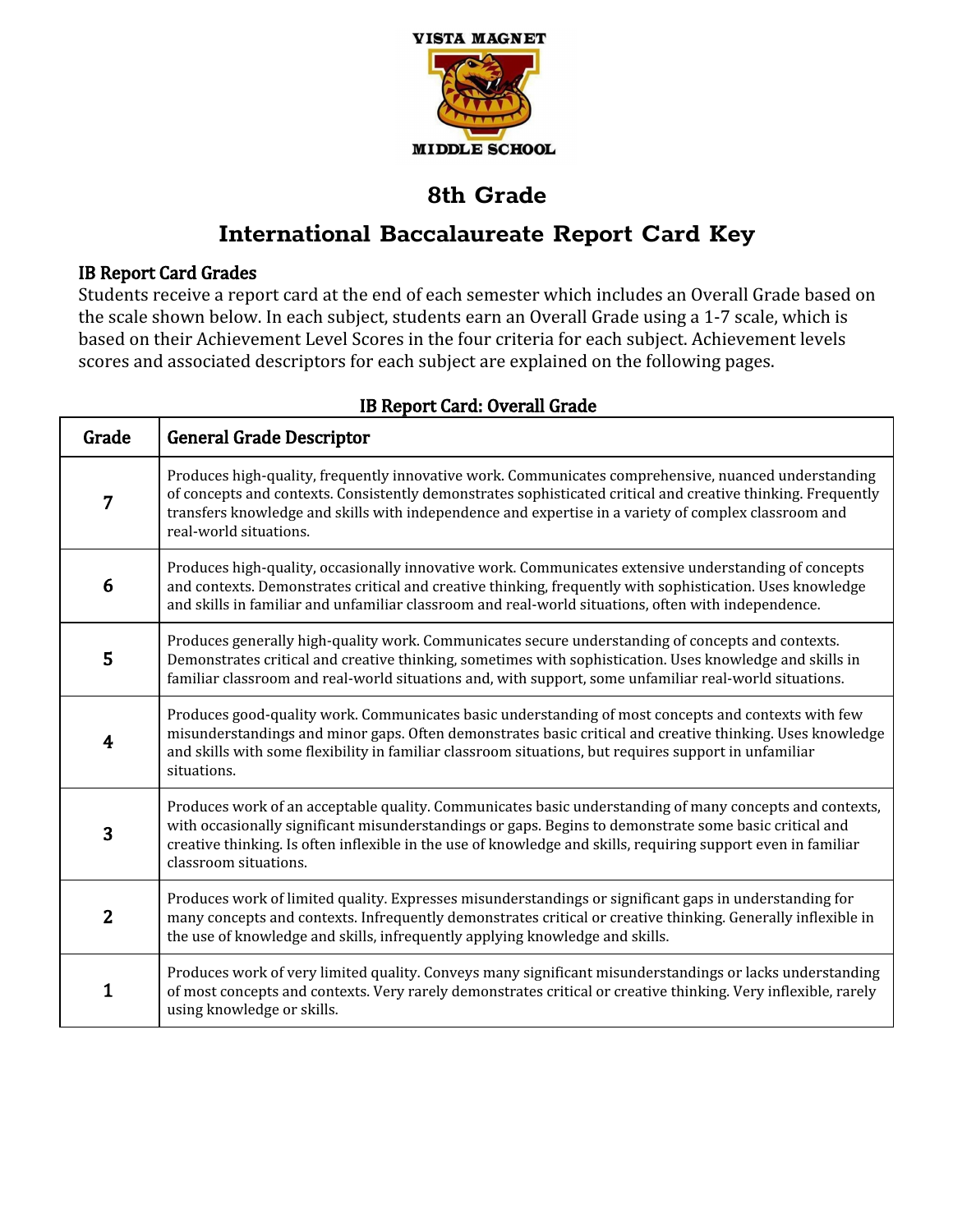## **International Baccalaureate Report Card Key**

### IB Grade Reporting Background

Vista Magnet Middle School uses the International Baccalaureate (IB) grade reporting system. All teachers use IB assessment practices in each class, and report IB grades to all students in order to provide more specific feedback on student progress. The goal is to help students and parents more accurately understand their learning progress, where they currently are on a continuum of skills and performance, and specific next steps for improvement.

The IB grade system is based on a growth mindset, where grades represent a continuum of student progress over time. All learners naturally start at lower levels of performance and grow to more advanced levels over time through practice, experience, and persistence.

*On the report card, students receive grades in the categories outlined below. All categories are equally important to fully understanding a student's progress as a learner.*

### Overall Grades

In each subject, students earn an Overall Grade using a 1-7 scale, which is based on their Achievement Level Scores in the four criteria for each subject.

### Achievement Level Scores

IB grades provide Achievement Level scores on a 0-8 number scale. These Achievement Level scores are summative measurements of student learning that students demonstrate through class assignments including but not limited to writing tasks, projects, tests, lab reports, and performances.

Students receive Achievement Level scores in four criteria areas for each subject, and each criterion is well defined on the following pages. Achievement Level scores align to narrative feedback based on the student's current ability level and learning progress. Please note, some criterion may not have been fully assessed by the Progress Report. Any criterion not yet assessed will be marked as IP meaning In Progress.

### Work Habits

Work Habits grades are reported using the same letter scale we have used in previous years:  $O = 0$ utstanding,  $S = S$ atisfactory,  $N = Needs$  Improvement, and  $U = Unsatisfactory$ . Work Habits grades are formative measurements of student learning on regular, daily assignments like classwork and homework. Work Habits grades demonstrate student effort, work ethic, patterns of learning, and participation.

### Citizenship

Citizenship grades are reported using the same letter scale we have used in previous years:  $O = 0$ utstanding,  $S = S$ atisfactory,  $N = Needs$  Improvement, and  $U = Unsatisfactory$ . Citizenship grades reflect student attitude and behavior such as being on-time and prepared, showing respect, and engaging in teamwork. All teachers use the IB Learner Profile Traits as a lens to assess student citizenship.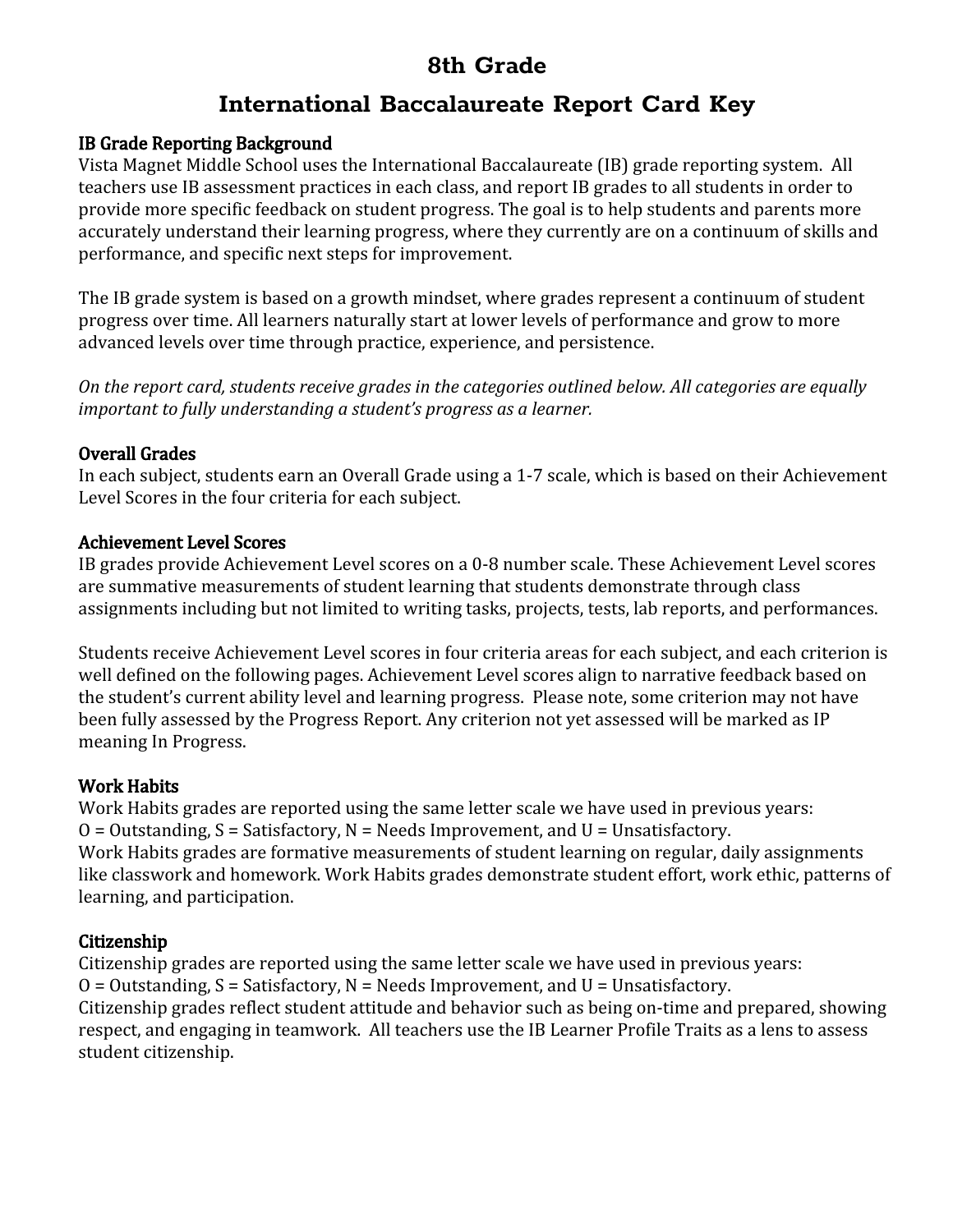### **International Baccalaureate Report Card Key**

### **Sciences**

#### **IB Criteria**

#### **Criterion A: Knowing and Understanding**

Students will:

i. **describe** scientific knowledge

ii. **apply** scientific knowledge and understanding to solve problems set in familiar and unfamiliar situations iii. analyze information to make scientifically supported judgments.

#### **Criterion B: Inquiring and Designing**

Students will:

i. **describe** a problem or question to be tested by a scientific investigation

ii. **outline** a testable hypothesis and explain it **using** scientific reasoning

iii. **describe** how to manipulate the variables, and **describe** how data will be collected

iv. **design** scientific investigations.

#### **Criterion C: Processing and Evaluating**

Students will:

i. **present** collected and transformed data

ii. **interpret** data and **describe** results using scientific reasoning

iii. **discuss** the validity of a hypothesis based on the outcome of the scientific investigation

iv. **discuss** the validity of the method

v. **describe** improvements or extensions to the method.

#### **Criterion D: Reflections on the impact of Science**

Students will:

i. **describe** the ways in which science is applied and used to address a specific problem or issue

ii. **discuss and** analyze the various implications of using science and its application in solving a specific problem or issue

iii. **apply** scientific language effectively

iv. **document** the work of others and sources of information used.

| <b>Achievement Level</b> | <b>Student Performance</b>                                                        |
|--------------------------|-----------------------------------------------------------------------------------|
| $7 - 8$                  | <b>Excellent</b>                                                                  |
| $5 - 6$                  | <b>Substantial</b>                                                                |
| $3 - 4$                  | Adequate                                                                          |
| $1 - 2$                  | Limited                                                                           |
|                          | The student <b>does not</b> reach a standard described by any of the descriptors. |

#### **IB Sciences Glossary**

**Apply:** Use knowledge and understanding in response to a given situation or real circumstances. Use an idea, equation, principle, theory or law in relation to a given problem or issue. (See also "Use".)

**Describe**: Give a detailed account or picture of a situation, event, pattern or process.

**Design**: Produce a plan, simulation or model.

**Discuss**: Offer a considered and balanced review that includes a range of arguments, factors or hypotheses. Opinions or conclusions should be presented clearly and supported by appropriate evidence.

- **Document**: Credit sources of information used by referencing (or citing) following a recognized referencing system.
- **Interpret**: Use knowledge and understanding to recognize trends and draw conclusions from given information.

**Outline:** Give a brief account or summary

**Present**: Offer for display, observation, examination or consideration.

**Use**: Apply knowledge or rules to put theory into practice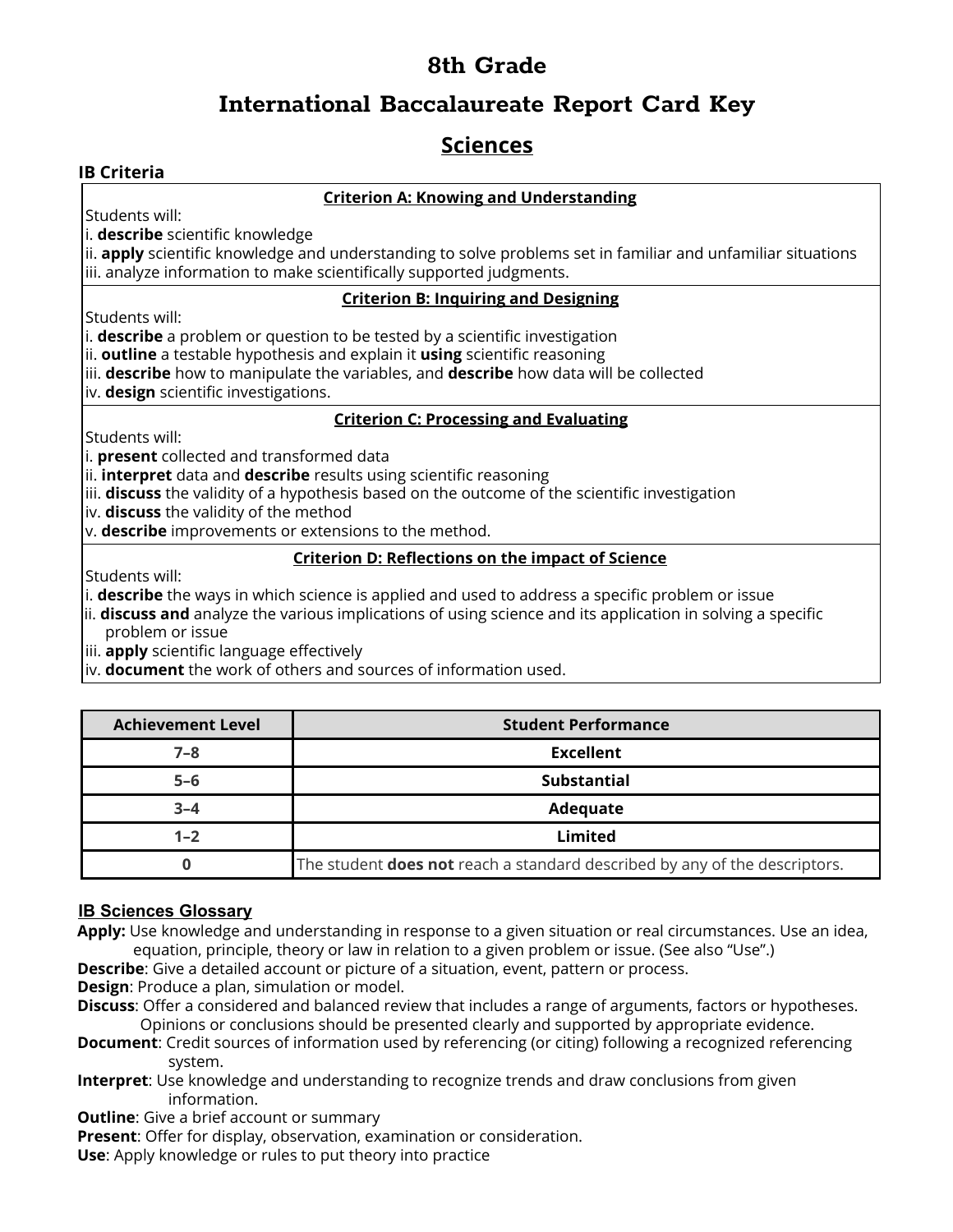## **International Baccalaureate Report Card Key**

## **Mathematics**

#### **IB Criteria**

#### **Criterion A: Knowing and Understanding**

Students will:

i. **select** appropriate mathematics when solving problems in both familiar and unfamiliar situations ii. **apply** the selected mathematics successfully when solving problems iii. **solve** problems correctly in a variety of contexts.

#### **Criterion B: Investigating Patterns**

Students will:

i. **select** and **apply** mathematical problem-solving techniques to discover complex patterns ii. **describe** patterns as relationships and/or general rules consistent with findings iii. **verify** and **justify** relationships and/or general rules.

#### **Criterion C: Communicating**

Students will:

i. **use** appropriate mathematical language (notation, symbols and terminology) in both oral and written explanations

ii. **use** appropriate forms of mathematical representation to present information

iii. move between different forms of mathematical representation

iv. communicate complete and coherent mathematical lines of reasoning

v. **organize** information using a logical structure.

#### **Criterion D: Applying Mathematics in Real-Life Contexts**

Students will:

i. **identify** relevant elements of authentic real-life situations

ii. **select** appropriate mathematical strategies when solving authentic real-life situations

iii. **apply** the selected mathematical strategies successfully to reach a solution

iv. **explain** the degree of accuracy of a solution

v. **explain** whether a solution makes sense in the context of the authentic real-life situation.

| <b>Achievement Level</b> | <b>Student Performance</b>                                                        |
|--------------------------|-----------------------------------------------------------------------------------|
| $7 - 8$                  | <b>Excellent</b>                                                                  |
| $5 - 6$                  | <b>Substantial</b>                                                                |
| $3 - 4$                  | Adequate                                                                          |
| $1 - 2$                  | Limited                                                                           |
|                          | The student <b>does not</b> reach a standard described by any of the descriptors. |

#### **IB Mathematics Glossary**

**Apply:** Use knowledge and understanding in response to a given situation or real circumstances. Use an idea, equation, principle, theory or law in relation to a given problem or issue. (See also "Use".)

**Describe**: Give a detailed account or picture of a situation, event, pattern or process.

**Explain**: Give a detailed account including reasons or causes.

**Identify**: Provide an answer from a number of possibilities. Recognize and state briefly a distinguishing fact or feature.

**Justify**: Give valid reasons or evidence to support an answer or conclusion.

**Organize**: Put ideas and information into a proper or systematic order.

**Select**: Choose from a list or group.

**Solve**: Obtain the answer(s) using algebraic and/or numerical and/or graphical methods. **Use**: Apply knowledge or rules to put theory into practice.

**Verify**: Provide evidence that validates the result.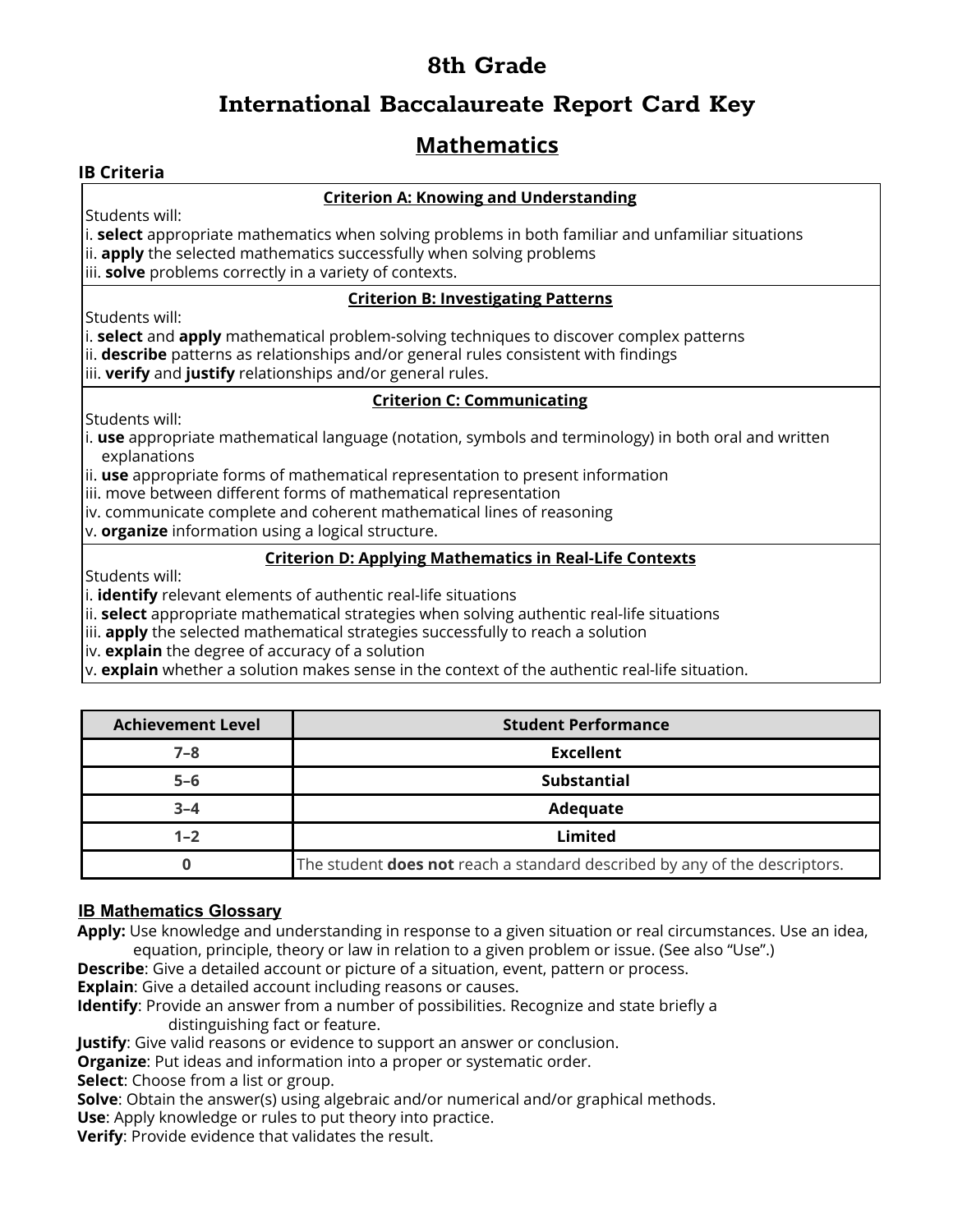## **International Baccalaureate Report Card Key**

### **Language & Literature**

#### **IB Criteria**

#### **Criterion A: Analyzing**

Students will:

i. **identify** and explain the content, context, language, structure, technique and style of text(s) and the relationship among texts

ii. **identify** and explain the effects of the creator's choices on an audience

iii. **justify** opinions and ideas, using examples, explanations and terminology

iv. **interpret** similarities and differences in features within and between genres and texts.

#### **Criterion B: Organizing**

Students will:

i. employ organizational structures that serve the context and intention

ii. **organize** opinions and ideas in a coherent and logical manner

iii. **use** referencing and formatting tools to **create** a presentation style suitable to the context and intention.

#### **Criterion C: Producing Text**

Students will:

i. produce texts that demonstrate thought, imagination and sensitivity, while **exploring** and considering new perspectives and ideas arising from personal engagement with the creative process

ii. make stylistic choices in terms of linguistic, literary and visual devices, demonstrating awareness of impact on an audience

iii. **select** relevant details and examples to develop ideas.

#### **Criterion D: Using Language**

Students will:

i. **use** appropriate and varied vocabulary, sentence structures and forms of expression

ii. write and speak in an appropriate register and style

iii. **use** correct grammar, syntax and punctuation

iv. spell (alphabetic languages), write (character languages) and pronounce with accuracy

v. **use** appropriate non-verbal communication techniques.

| <b>Achievement Level</b> | <b>Student Performance</b>                                                        |
|--------------------------|-----------------------------------------------------------------------------------|
| $7 - 8$                  | <b>Excellent</b>                                                                  |
| $5 - 6$                  | <b>Substantial</b>                                                                |
| $3 - 4$                  | Adequate                                                                          |
| $1 - 2$                  | Limited                                                                           |
|                          | The student <b>does not</b> reach a standard described by any of the descriptors. |

#### **IB Language & Literature Glossary**

**Create:** Evolve from one's own thought or imagination, as a work or an invention.

**Explore:** Undertake a systematic process of discovery.

**Identify:** Provide an answer from a number of possibilities. Recognize and state briefly a distinguishing fact or feature.

**Interpret:** Use knowledge and understanding to recognize trends and draw conclusions from given information.

**Justify:** Give valid reasons or evidence to support an answer or conclusion.

**Organize:** Put ideas and information into a proper or systematic order; give structure to a text.

**Select:** Choose from a list or group.

**Use:** Apply knowledge or rules to put theory into practice.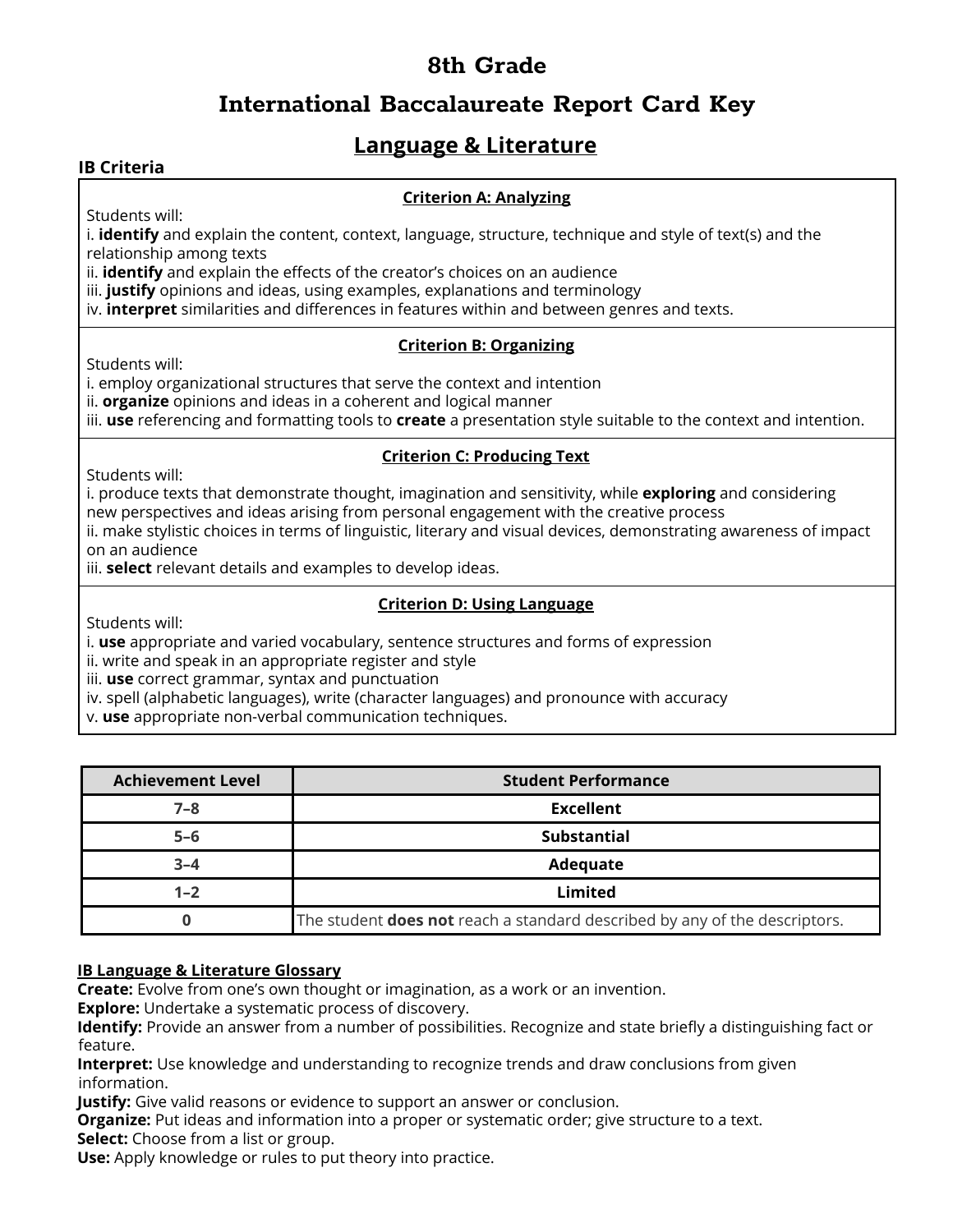### **International Baccalaureate Report Card Key**

## **Individuals & Societies**

#### **IB Criteria**

#### **Criterion A: Knowing and Understanding**

Students will:

i. **use** a range of terminology in context

ii. **demonstrate** knowledge and understanding of subject-specific content and concepts, through descriptions, explanations and examples.

#### **Criterion B: Investigating**

Students will:

i. **formulate/**choose a clear and focused research question, **explaining** its relevance

- ii. **formulate** and follow an action plan to **investigate** a research question
- iii. **use** methods to collect and record relevant information

iv. **evaluate** the process and results of the investigation, with guidance.

#### **Criterion C: Communicating**

Students will:

i. communicate information and ideas in a way that is appropriate for the audience and purpose

- ii. structure information and ideas according to the task instructions
- iii. create a reference list and cite sources of information.

### **Criterion D: Thinking Critically**

Students will:

i. **analyze** concepts, issues, models, visual representation and/or theories

ii. **summarize** information to make valid, well-supported arguments

iii. **analyze** a range of sources/data in terms of origin and purpose, recognizing value and limitations

iv. recognize different perspectives and **explain** their implications.

| <b>Achievement Level</b> | <b>Student Performance</b>                                                        |
|--------------------------|-----------------------------------------------------------------------------------|
| $7 - 8$                  | <b>Excellent</b>                                                                  |
| $5 - 6$                  | Substantial                                                                       |
| $3 - 4$                  | Adequate                                                                          |
| $1 - 2$                  | Limited                                                                           |
|                          | The student <b>does not</b> reach a standard described by any of the descriptors. |

#### **IB Individuals & Societies Glossary**

**Analyze:** Break down in order to bring out the essential elements or structure. (To identify

parts and relationships, and to interpret information to reach conclusions.)

**Demonstrate:** Make clear by reasoning or evidence, illustrating with examples or practical application.

**Evaluate:** Make an appraisal by weighing up the strengths and limitations.

**Explain:** Give a detailed account including reasons or causes (see also "Justify").

Explore Undertake a systematic process of discovery.

**Formulate:** Express precisely and systematically the relevant concept(s) or argument(s).

**Investigate :**Observe, study or make a detailed and systematic examination, in order to establish facts and reach new conclusions.

**Summarize:** Abstract a general theme or major point(s).

Synthesize Combine different ideas in order to create new understanding.

**Use:** Apply knowledge or rules to put theory into practice.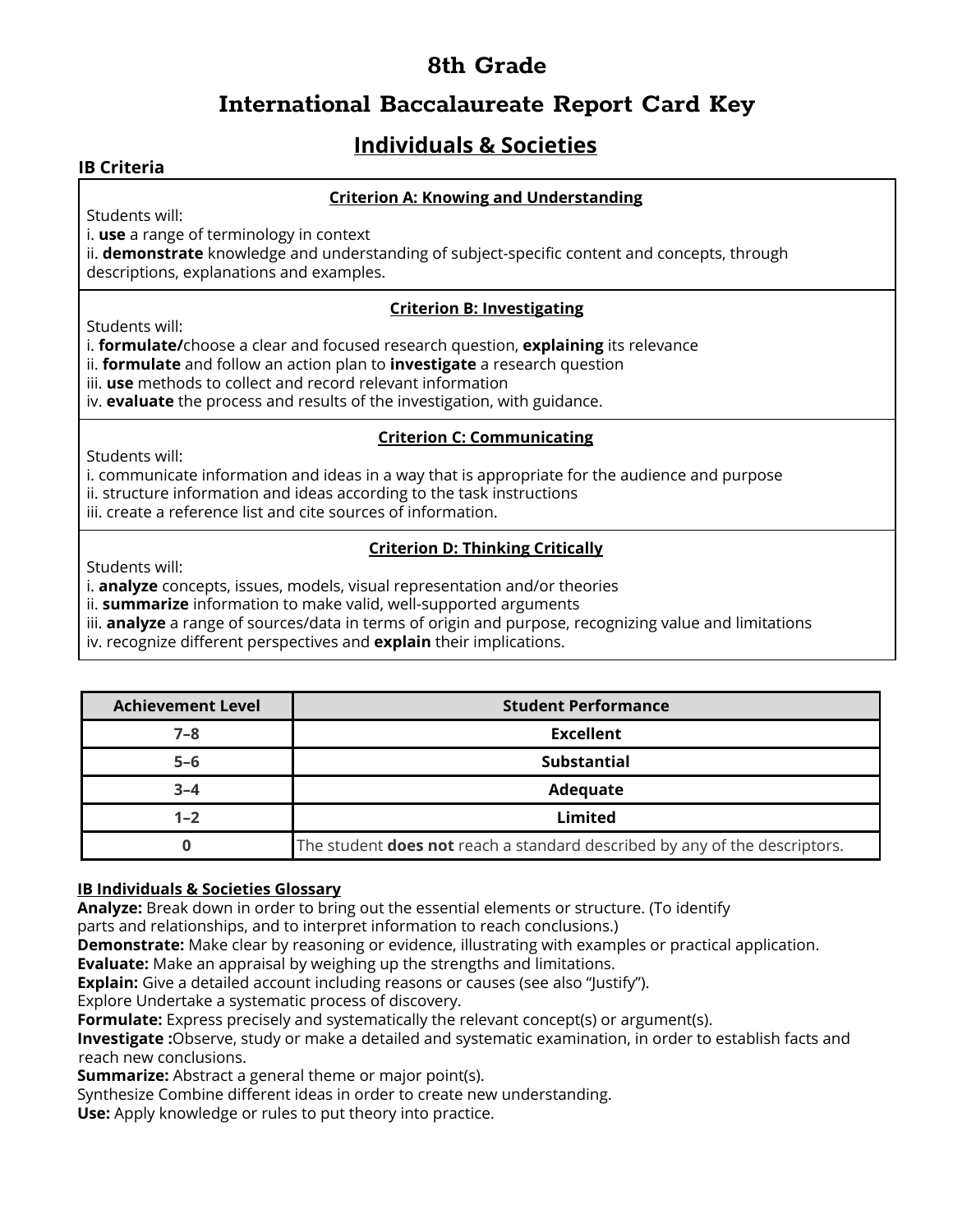## **International Baccalaureate Report Card Key**

## **Physical Education and Health**

#### **IB Criteria**

#### **Criterion A: Knowing and Understanding**

Students will:

i. **describe** physical and health education factual, procedural and conceptual knowledge

ii. **apply** physical and health education knowledge to explain issues and solve problems set in familiar and unfamiliar situations

iii. **apply** physical and health terminology effectively to communicate understanding.

#### **Criterion B: Planning for Performance**

Students will:

i. design **and explain** a plan for improving physical performance and health ii. **explain** the effectiveness of a plan based on the outcome.

#### **Criterion C: Applying and Performing**

Students will:

i. **demonstrate and apply** a range of skills and techniques

ii. **demonstrate and apply** a range of strategies and movement concepts

iii. **outline and apply** information to perform effectively.

#### **Criterion D: Reflecting and Improving Performance**

Students will:

i. **describe and demonstrate** strategies to enhance interpersonal skills

ii. **outline** goals and **apply** strategies to enhance performance

iii. **explain and evaluate** performance.

#### **IB Achievement Levels**

| <b>Achievement Level</b> | <b>Student Performance</b>                                                        |
|--------------------------|-----------------------------------------------------------------------------------|
| $7 - 8$                  | <b>Excellent</b>                                                                  |
| $5-6$                    | <b>Substantial</b>                                                                |
| $3 - 4$                  | Adequate                                                                          |
| $1 - 2$                  | Limited                                                                           |
|                          | The student <b>does not</b> reach a standard described by any of the descriptors. |

#### **IB Physical Education and Health Glossary**

**Apply**: Use an idea, equations, principle, theory or law in relation to a given problem or issue. **Demonstrate**: Make clear by reasoning or evidence, illustrating with examples or practical application. **Describe**: Give a detailed account or picture of a situation, event, pattern or process. **Evaluate**: Make an appraisal by weighing up the strengths and limitations. **Explain**: Give a detailed account including reasons or causes. **Outline:** Give a brief account or summary.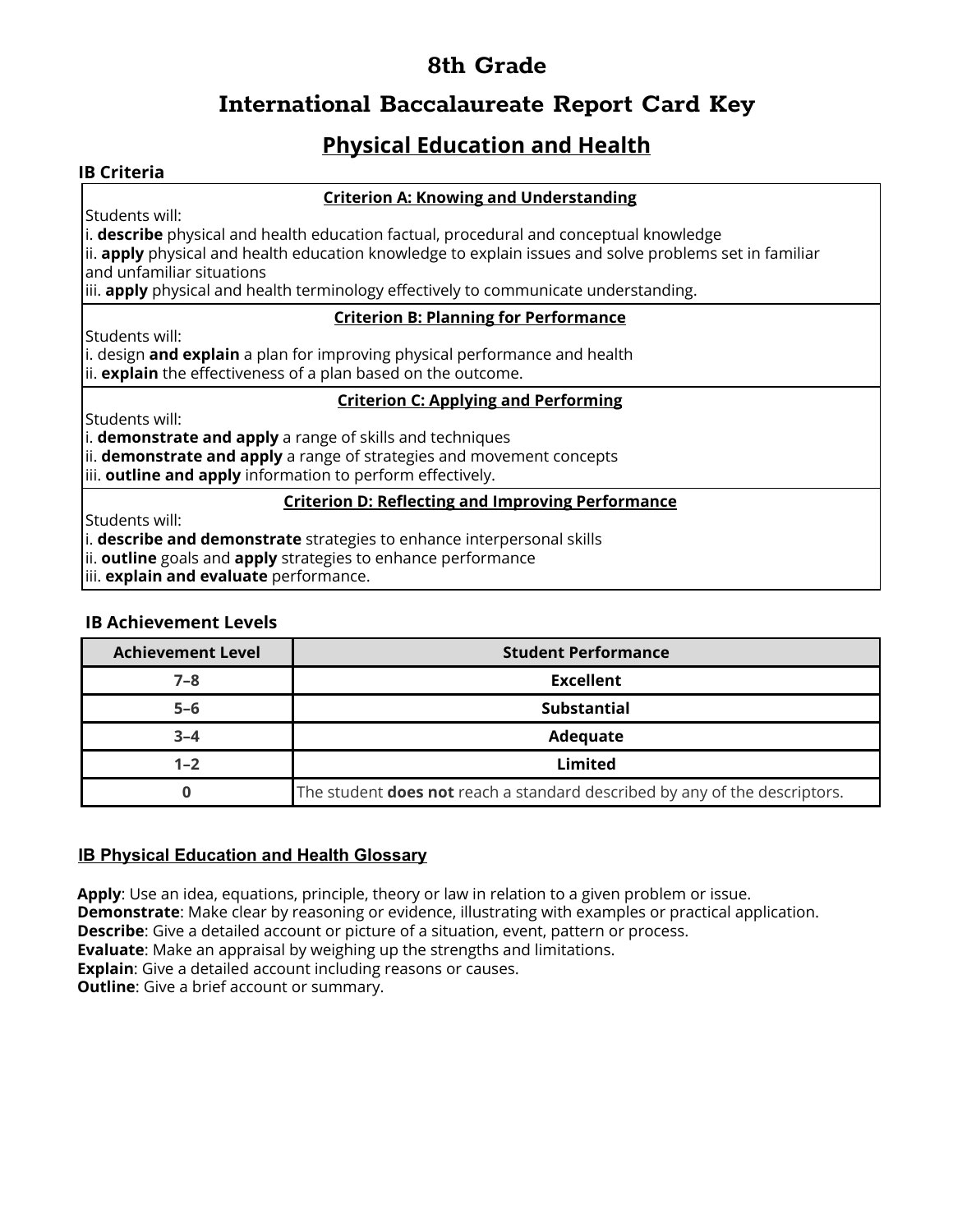### **International Baccalaureate Report Card Key**

### **Arts**

#### **IB Criteria**

#### **Criterion A: Knowing and Understanding**

Students will:

i. **demonstrate** knowledge of the art form studied, including concepts, processes, and the use of appropriate language

ii. **demonstrate** knowledge of the role of the art form in original or displaced contexts

iii. **use** acquired knowledge to inform their artwork.

#### **Criterion B: Developing Skills**

Students will:

i. **demonstrate** the acquisition and development of the skills and techniques of the art form studied ii. **demonstrate** the application of skills and techniques to create, perform and/or present art.

#### **Criterion C: Thinking Creatively**

Students will:

i. **outline** a clear and feasible artistic intention

ii. **outline** alternatives, perspectives, and imaginative solutions

iii. **demonstrate** the exploration of ideas through the developmental process to a point of realization.

#### **Criterion D: Responding**

Students will:

i. **outline** connections and transfer learning to new settings

ii. **create** an artistic response inspired by the world around them

iii. **evaluate** the artwork of self and others.

| <b>Achievement Level</b> | <b>Student Performance</b>                                                 |
|--------------------------|----------------------------------------------------------------------------|
| $7 - 8$                  | <b>Excellent</b>                                                           |
| $5 - 6$                  | <b>Substantial</b>                                                         |
| $3 - 4$                  | Adequate                                                                   |
| $1 - 2$                  | Limited                                                                    |
|                          | The student does not reach a standard described by any of the descriptors. |

#### **IB Arts Glossary**

**Create:** Evolve from one's own thought or imagination, as a work or an invention.

**Demonstrate**: Make clear by reasoning or evidence, illustrating with examples or practical application. **Evaluate**: Make an appraisal by weighing up the strengths and limitations. (See also "Critique".) **Outline:** Give a brief account or summary.

**Use**: Apply knowledge or rules to put theory into practice.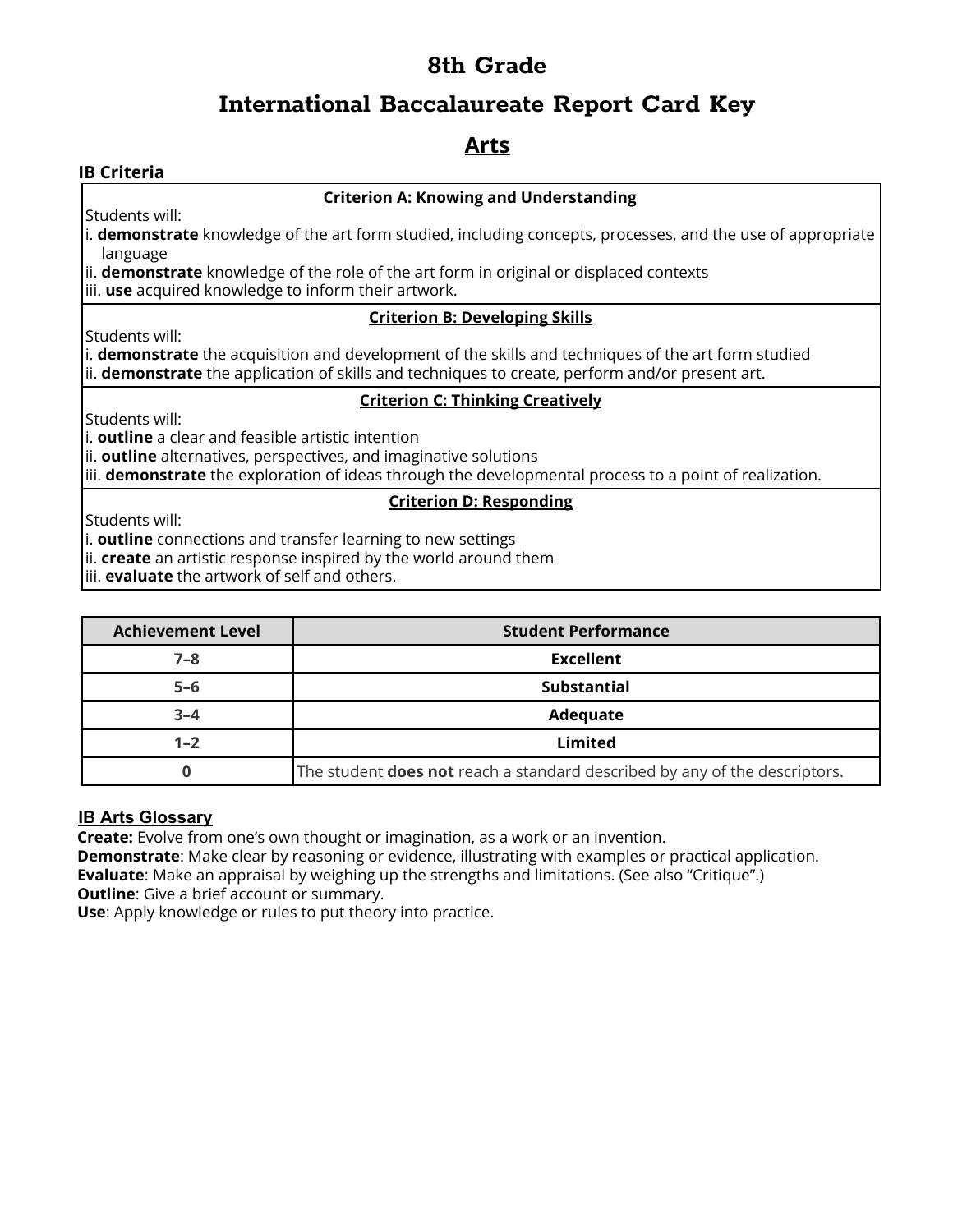### **International Baccalaureate Report Card Key**

### **Language Acquisition - Phase 1**

#### **IB Criteria**

#### **Criterion A: Comprehending Spoken and Visual Text**

Students will:

i. **identify** basic facts, messages, main ideas and supporting details

ii. recognize basic conventions

iii. engage with the spoken and visual text by **identifying** ideas, opinions and attitudes and by making a personal response to the text.

#### **Criterion B: Comprehending Written and Visual Text**

Students will:

i. **identify** basic facts, messages, main ideas and supporting details

ii. recognize basic aspects of format and style, and author's purpose for writing

iii. engage with the written and visual text by identifying ideas, opinions and attitudes and by making a personal response to the text.

#### **Criterion C: Communicating in Response to Spoken and/or Written and/or Visual Text**

Students will:

i. respond appropriately to simple short phrases

ii. interact in simple and rehearsed exchanges, using verbal and non-verbal language

iii. **use** basic phrases to communicate ideas, feelings and information on a variety of aspects of everyday topics

iv. communicate with a sense of audience.

#### **Criterion D: Using Language in Spoken and/or Written Form**

Students will:

i. write and/or speak using a basic range of vocabulary, grammatical structures and conventions; when speaking, **use** clear pronunciation and intonation

ii. **organize** information and ideas and **use** a range of basic cohesive devices

iii. **use** language to suit the context.

| <b>Achievement Level</b> | <b>Student Performance</b>                                                        |
|--------------------------|-----------------------------------------------------------------------------------|
| $7 - 8$                  | <b>Excellent</b>                                                                  |
| $5 - 6$                  | <b>Substantial</b>                                                                |
| $3 - 4$                  | Adequate                                                                          |
| $1 - 2$                  | Limited                                                                           |
|                          | The student <b>does not</b> reach a standard described by any of the descriptors. |

#### **IB Language Acquisition Glossary**

**Identify:** Provide an answer from a number of possibilities. Recognize and state briefly a distinguishing fact or feature.

**Organize:** Put ideas and information into a proper or systematic order; give structure to a text. **Use:** Apply knowledge or rules to put theory into practice.